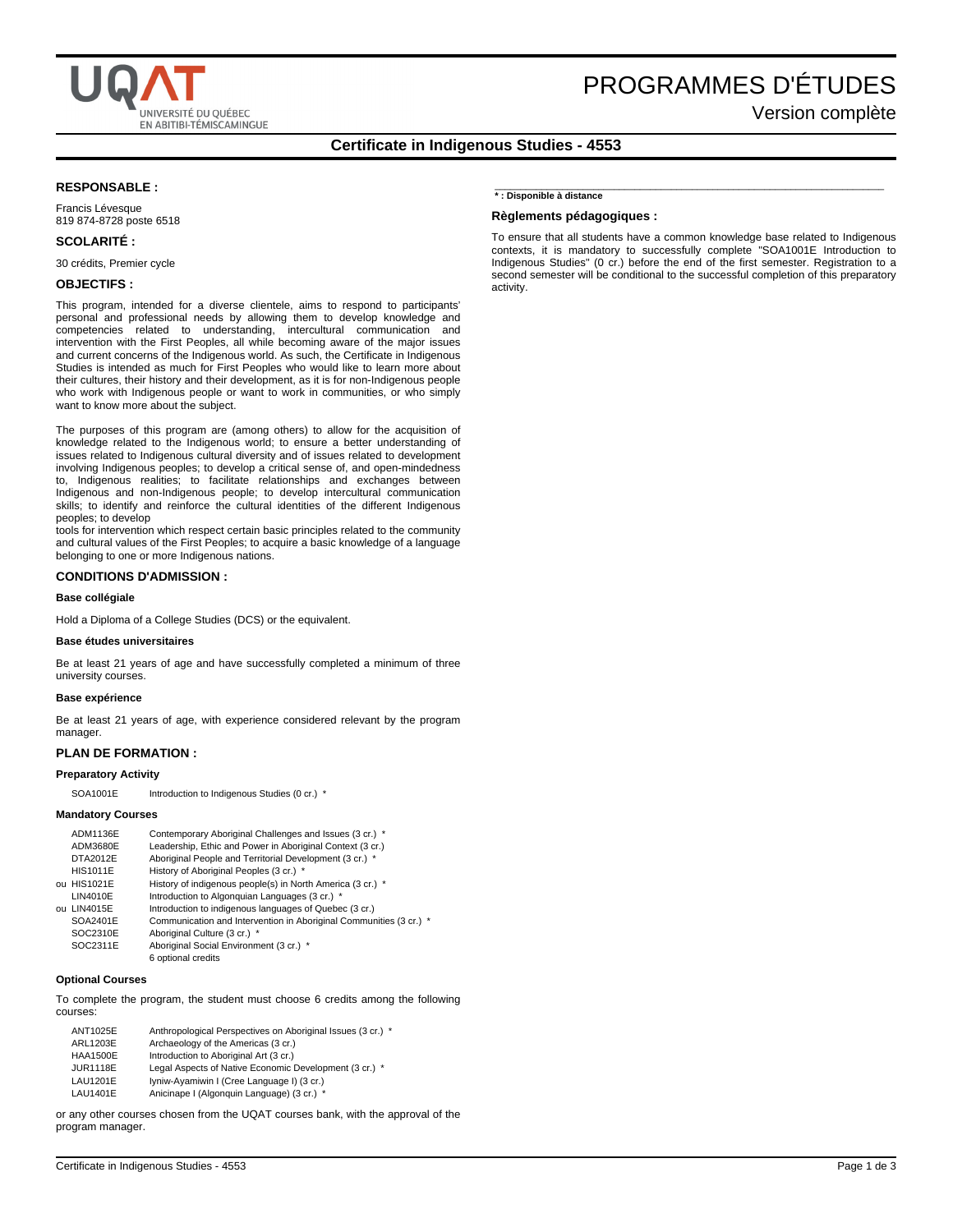## **ADM1136E**

#### **Contemporary Aboriginal Challenges and Issues**

**Objectifs :** Define and analyze current political, economic, social and cultural issues and challenges facing Aboriginal peoples. Understand the foundation of .<br>Aboriginal nations' claims. Analyze the impacts of agreements and treaties on Aboriginal and non-Aboriginal communities.

**Contenu :** Issues and challenges facing Aboriginal communities, more specifically those in Quebec; Aboriginal points of view on these issues and challenges; Aboriginal rights, land claims, economic development; political autonomy, social development; treaty content and impact; image conveyed by the media, and strategic use of communication tools.

## **ADM3680E**

## **Leadership, Ethic and Power in Aboriginal Context**

**Objectifs :** Become familiar with the different types of power and leadership. Have a better understanding of the ethical issues and social responsibilities within organizations. Become aware of the ethical considerations in the organisation's internal activities and in its relationship to the environment. Reflect on the importance of sound management in positions of power so as to contribute to the coordinated development of community and nation. Take a critical look at power and leadership.

**Contenu :** Definitions: leadership, power or any kind of influence. Description and analysis of the different types of power and leadership. Social an ethical responsibility: basics and characteristics. First Peoples' ideas about power and leadership. The main administrative mechanisms in Aboriginal communities. The rights and responsiblities of a leader. Conflict prevention and management. Critical views on the notions of leadership and ethics. Reflections on economic, social and cultural development of Aboriginal communities and nations, and integration of the notions of leadership, ethics and power.

## **ANT1025E**

#### **Anthropological Perspectives on Aboriginal Issues**

**Objectifs :** Explain how anthropology is used to understand the Aboriginal world. Understand the different thematic lines of the anthropological process with the help of case studies of Aboriginal people throughout the world, mainly in Eastern North America. Understand the diversity of Aboriginal societies.

**Contenu :** Explore the history of anthropology in the colonial context and in the context of autochthony. The thematic lines of (classical) anthropology, such as relational systems and economic systems including exchange and gifts, Aboriginal spiritualities and religions (holistic view). Political systems, the meaning of power

and types of power including the Aboriginal feminist movement. Aboriginal peoples and the environment, including the particular relationship between Aboriginal peoples and Mother Earth, as well as Aboriginal cultural and social spaces.

# **ARL1203E**

## **Archaeology of the Americas**

**Objectifs :** Introduce students to the major theoretical trends and major concerns of the discipline of archaeology of the Americas. Show the diversity of Aboriginal societies present in America before sustained contact with Europeans. Introduce students to the characteristics of the occupation of the continent, and certain societies among the cultural diversity present.

**Contenu :** History of the archaeological discipline in America. The principle of cultural areas as a classification tool. Archaeology as a tool for understanding pre-Colombian history of Aboriginal people in the Americas. Main theoretical paradigms characteristic of American archaeology. Original settlement. Ancient occupations. The adoption of agriculture and the diversity of Aboriginal societies in America. State-societies: Meso-America and Latin America. Pre-state societies, chiefdoms. Egalitarian hunter-gatherer societies.

## **DTA2012E**

## **Aboriginal People and Territorial Development**

**Objectifs :** Identify the positive and negative impacts of territorial development and resource exploitation on Aboriginal peoples. Dissect the historical, politic, social, cultural and environmental dimensions of territorial development in the Aboriginal context. Analyze and evaluate different development initiatives (current and historical) to better grasp winning situations and the principles of good governance.

**Contenu :** Introduction to human and cultural ecologies. Holistic Aboriginal conception of the environment. Resilience of socioecological systems (community-environment). Forms and impacts of territorial and resource development. Territorial development in an Aboriginal context. Territorial development by Aboriginal people. Aboriginal people and natural resources. Comanagement of natural resources in an Aboriginal context. Aboriginal participation in territorial governance. Ethics of territorial development in an Aboriginal context. Decentralization of resource management. Aboriginal peoples and protected spaces. Aboriginal characteristics of the environmental certification process. Traditional ecological knowledge. Tools for culturally-adapted decisions.

# **HAA1500E**

#### **Introduction to Aboriginal Art**

**Objectifs :** Introduce students the art history of First peoples. Grasp the importance of art in recognition, definition and emancipation of the

Aboriginal peoples in Canada, and in various countries. Acquire knowledge about the different artistic trends recognized in Aboriginal art history.

**Contenu :** Recognition of the major steps marking the chronology of Aboriginal art in Quebec and in Canada. Definition of art and artist, and the specificity of artistic language. Critical exploration of trends in contemporary Aboriginal art around the world: identifying art, political art, art engage, collective or individualist art. A more in-depth presentation of some of the artists representative of writing about the history of Aboriginal art, mainly in Quebec and in Canada. Explanation of conservation methods and public presentation methods for Aboriginal art in Quebec, and the trends and challenges of contemporary and current Aboriginal art.

## **HIS1011E**

## **History of Aboriginal Peoples**

**Objectifs :** Learn and understand the major changes which occurred in Aboriginal history in Canada and Quebec. Become familiar with different sources (archeological sources, archives, ethnological observations, oral sources) to enable the reconstruction of a historical framework, and understand their unique methodological limits. Develop a historical perspective and critical judgment. Stimulate curiosity with respect to contemporary issues, and understand their historical origins.

**Contenu :** Evolution of Aboriginal historiography. Archeological presence in the Americas, in Quebec and in the Temiscabitibian region. The Aboriginal way of life in Quebec before contact with Europeans. Relations between Aboriginal and non-Aboriginal people in North America through the centuries, up to 1970: first contact, strategic alliances in the 17th and 18th centuries, Euro-Canadian territorial expansion in the 19th century and its consequences for Aboriginal people, Canadian imperialism, the ideology of racial superiority and its consequences for Aboriginal people (territorial, adaptive, legal and social). The origins of 20th century land claims.

## **HIS1021E**

#### **History of indigenous people(s) in North America**

**Objectifs :** Learn and understand the history of Indigenous Peoples in Canada and Quebec. Familiarize oneself with the different source material about the history of Indigenous Peoples (archaeological sources, archive material, observations and oral testimonies). Understand the epistemological limits specific to history. Develop a critical judgment towards history. Understand the historical origins of contemporary Indigenous issues.

**Contenu :** History in Indigenous context. Pre-Columbian settlements and presence in the Americas. Indigenous cultural and linguistic diversity. Indigenous and non-Indigenous relations in North America from the first contacts to the 1970s: first contacts, fur trade and

colonial wars until 1812, the American and Canadian territorial expansion in the 19th century, Canadian colonialism and its consequences for Indigenous people. Origins of the 20th century political and territorial claims.

#### **JUR1118E**

## **Legal Aspects of Native Economic Development**

**Objectifs :** Acquire general knowledge of the Canadian and Quebec legal systems, including the Indian Act. Familiarize oneself with the main legal concepts applicable to businesses.

**Contenu :** Source of law. The Constitution Act of 1867 and 1982. The federal regime. Individuals. The administration of justice (court, actors of the legal system). The Indian Act. Indigenous rights and treaty rights. Examples of agreements and their impacts. Legal entity types. Obligations and contracts. Business and service related contracts. Legal aspects of funding. Bankruptcy. Impact of matrimonial and estate provisions on companies.

## **LAU1201E**

#### **Iyniw-Ayamiwin I (Cree Language I)**

**Objectifs :** Understand the dialectal reality of the Iyniw-Ayamiwin (Cree) language and the development of its various orthographies. Acquire a basic understanding of Iyniw-Ayamiwin phonology, morphology, and syntax. To gain a basic level of competence in spoken and written Iyniw-Ayamiwin.

**Contenu :** Introduction to the Iyniw-Ayamiwin dialect continuum and its various orthographies, with a focus on the syllabic spelling commonly employed in the James Bay region. Lessons in grammar including phonemes, morphemes, and word order. Lessons in basic conversational Iyniw-Ayamiwin and basic writing skills as well as activities to solidify these newly acquired skills. Communication activities: Introducing yourself and greeting people, use of everyday expressions.

## **LAU1401E**

#### **Anicinape I (Algonquin Language)**

**Objectifs :** Understand and acquire concepts of linguistic relationship, vocabulary and everyday expressions and be able to answer simple questions to meet basic communication needs, interact in the Anicinape (Algonquin) language, produce short written texts and become familiar with pronunciation. Introduction to phonemes, intonations and rules of grammar of the Anicinape language connected to everyday life situations.

**Contenu :** Introduction of basic concepts (according to dialect): alphabet, spelling rules, phonetic diversity, grammar (inanimate and animate verbs), nouns and adjectives (animate and inanimate), pronouns and sentence structure. Communication activities: introductions and greetings, using everyday expressions, expressions using reading, writing, songs and legends.